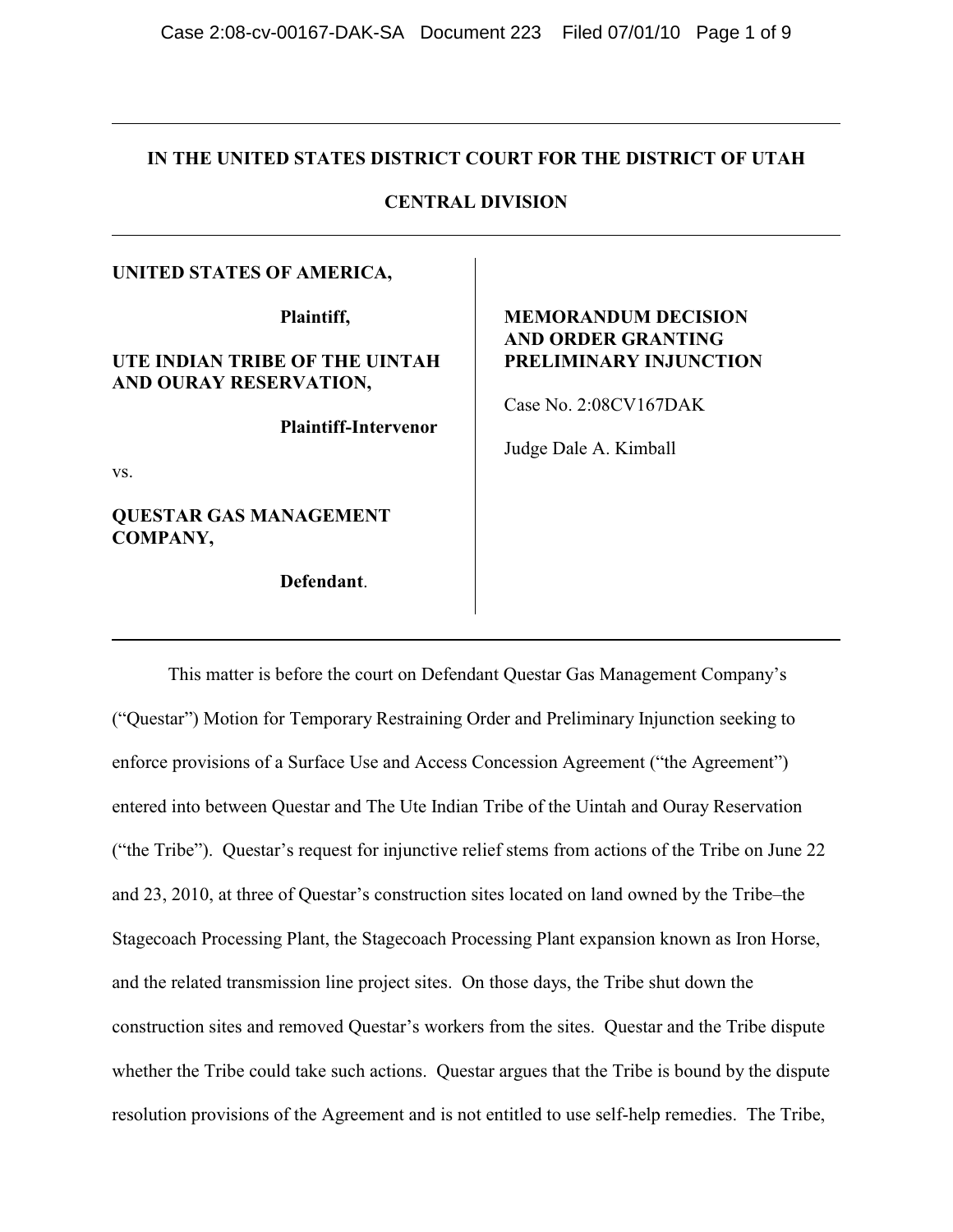#### Case 2:08-cv-00167-DAK-SA Document 223 Filed 07/01/10 Page 2 of 9

however, believes that the dispute is not covered by the Agreement and it was within its sovereign rights to take such actions.

The court held a hearing on Questar's motion on July 1, 2010. At the hearing, Questar was represented by George M. Haley and E. Blaine Rawson, and Plaintiff-Intervenor The Ute Indian Tribe of the Uintah and Ouray Reservation ("the Tribe")was represented by Jeremy Patterson and Kimberly D. Washburn. The court heard oral arguments from counsel, and took the motion under advisement. Prior to the hearing, both parties submitted legal memoranda to the court setting forth their respective positions regarding the propriety of injunctive relief in this matter. Based on the law and facts relevant to the pending motion, the court enters the following Memorandum Decision and Order Granting Questar's Motion for Preliminary Injunction.

## **BACKGROUND**

In January of 2005, the Tribe and Questar entered into a Surface Use and Access Concession Agreement ("the Agreement"). The Agreement comprehensively sets forth Questar's rights of access to certain lands owned by the Tribe. Article 2 of the Agreement provides that the Agreement "constitutes a complete grant of access by the Tribe to Questar, its employees, representatives and contractors for the purposes outlined herein." Questar's Mem. Supp. Mot. Temp. Rest. Order and Prelim. Inj., Ex. D "Agreement", at ¶ 2.1. As more specifically outlined in other provisions, the Tribe agreed to grant Questar the "right to access and use so much of Concession Area 1, the Existing Pipeline Corrodors, and the Existing Distribution Corridors as is reasonably necessary for the existing and *future* Transportation Pipelines, Distribution Facilities, and Oil and Gas Activities of Questar."<sup>1</sup> Id.

 $\frac{1}{1}$  The surface access allowed under Article 2 includes the following specified activities: "the construction, drilling, completing, operation, maintenance, repair, replacement, looping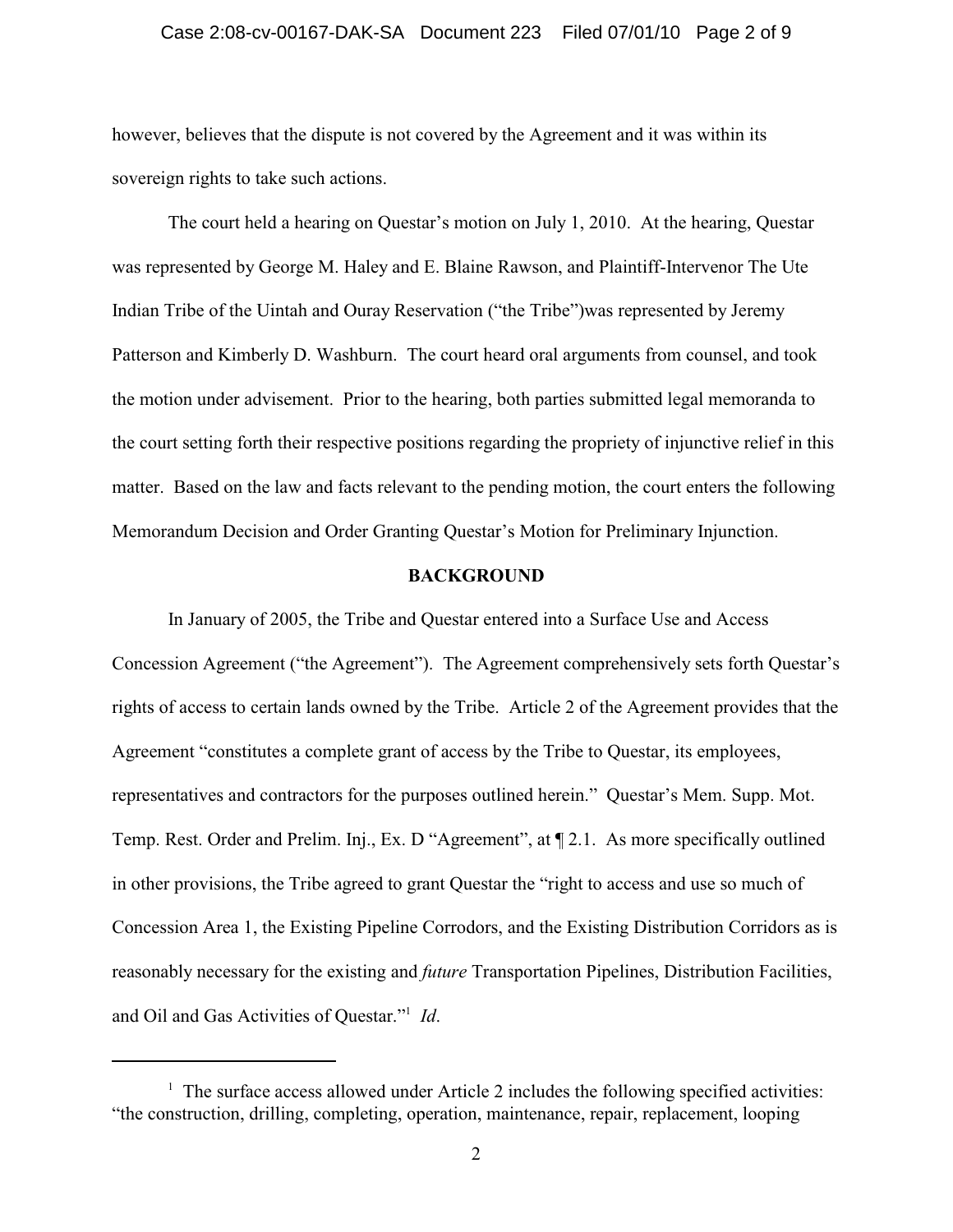## Case 2:08-cv-00167-DAK-SA Document 223 Filed 07/01/10 Page 3 of 9

 Article 4 of the Agreement addresses future oil and gas activities. *Id.* ¶¶ 4.1 to 4.5. Article 4 gives Questar the right to conduct future activities such as, "the construction of new gathering lines and any new compression, blending, treatment and processing facilities and equipment." *Id.*  $\P$  4.1. In connection with such future work, Questar is required to submit rightof-way applications and necessary applications and forms. *Id.* ¶¶ 4.2, 4.3. The Tribe is required to "provide prompt written notice to Questar of its reasons for denying or delaying access" and Questar can challenge the Tribe's refusal in arbitration. *Id.* ¶ 4.3. Article 4 specifically references the dispute resolution provisions contained in Article 17 of the Agreement. *Id.*

Article 10 of the Agreement addresses applications for surface access. Article 10 states that "[a]s to any proposed new surface uses, Questar will file appropriate right-of-way applications with the Tribe and the BIA and provide the notice required under Article 11. Upon expiration of the notice period, Questar may use and access the surface applied for unless notified in writing by the Tribe of an objection to the proposed use based on reasons of the health and safety of the Tribe, and those who use and inhabit tribal lands." *Id.* ¶ 10.4.

The parties factually dispute whether Questar has complied with the provisions of Article 4 and 10 with respect to the two construction projects the Tribe recently shutdown. The Tribe alleges that Questar did not provide adequate notice to the Tribe; whereas, Questar claims that it provided the required notice and the Tribe failed to notify it of its objections.

<sup>(</sup>adding additional pipelines in same right-of-way), expansion (increasing size of the pipeline in the same right-of-way), extension (new pipeline joined to existing pipeline limited to exclusively to Concession Area 1 and the Existing Pipeline and Distribution Corridors), modification, reconstruction, restoration, rehabilitation of well-sites, gathering systems, mainline systems, distribution systems, measurement facilities, compressor stations, processing facilities, taps, dehydration facilities, valve assemblies, storage and injection facilities and other associated appurtenances and facilities."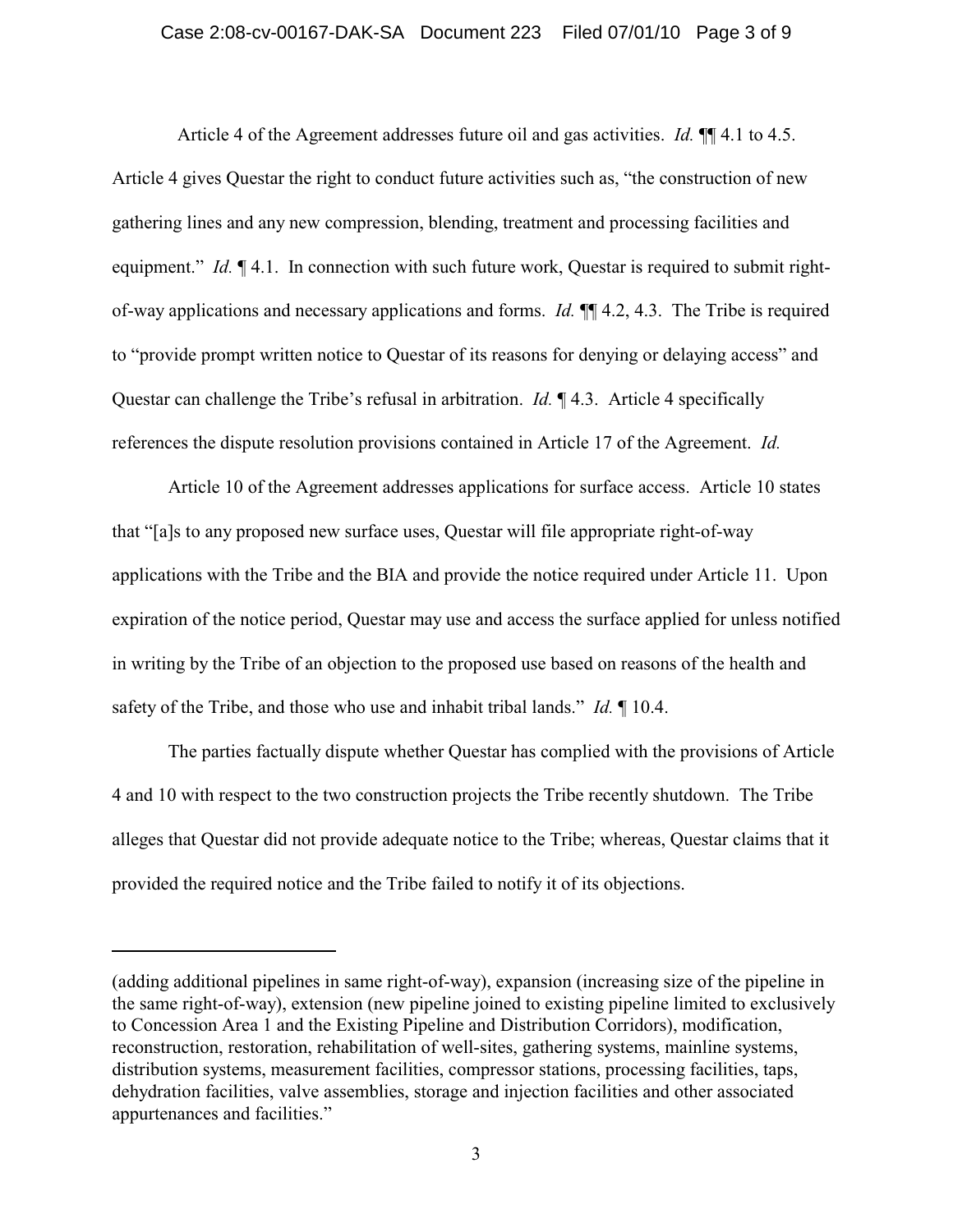#### Case 2:08-cv-00167-DAK-SA Document 223 Filed 07/01/10 Page 4 of 9

Article 17 of the Agreement applies to resolution of disputes arising out of or relating to the Agreement. Under Article 17, a party claiming that another party is in breach of the Agreement must provide the other party with written notice of the alleged breach. *Id.* ¶ 17.1. No breach is subject to a claim until thirty days have passed from the date of the written notice of the alleged breach. *Id.* 

If any dispute or claim is not settled within the thirty-day period, either party may seek a resolution of the dispute by arbitration. *Id.* ¶ 17.2. Under these dispute resolution procedures, the Tribe "expressly grants a limited waiver of Tribal sovereign immunity for the limited purpose of adjudicating any and all claims, disputes or causes of action arising out of or relating to this Concession Agreement and consents to arbitration and suit solely for such limited purposes." *Id.*  In exchange for the Tribe's waiver of sovereign immunity, Questar agreed to forego money damages and to seek only injunctive and declaratory relief. *Id.*

The parties further agree under Article 17 that "they shall have as a first recourse for the enforcement of this Article 17 to the United States District Court for the District of Utah and appellate courts therefrom." *Id.* ¶ 17.5. "The tribe makes its limited waiver of sovereign immunity for purposes of any action by Questar to enforce this Concession Agreement, and agrees to forego any right or claim or right to seek or require exhaustion of Tribal court remedies as a prerequisite to any action by Questar to enforce this Concession Agreement." *Id.* The Tribe also agreed under another provision that "[s]hould any conflict arise between Tribal laws and regulations and this Concession Agreement, Tribal laws and regulations shall not control over the specific provisions of this Concession Agreement." *Id.* Art. 14.

On June 22, 2010, the day that the Tribe shutdown Questar's construction sites and removed the workers, the Tribe sent a letter to Questar declaring a breach of the Agreement.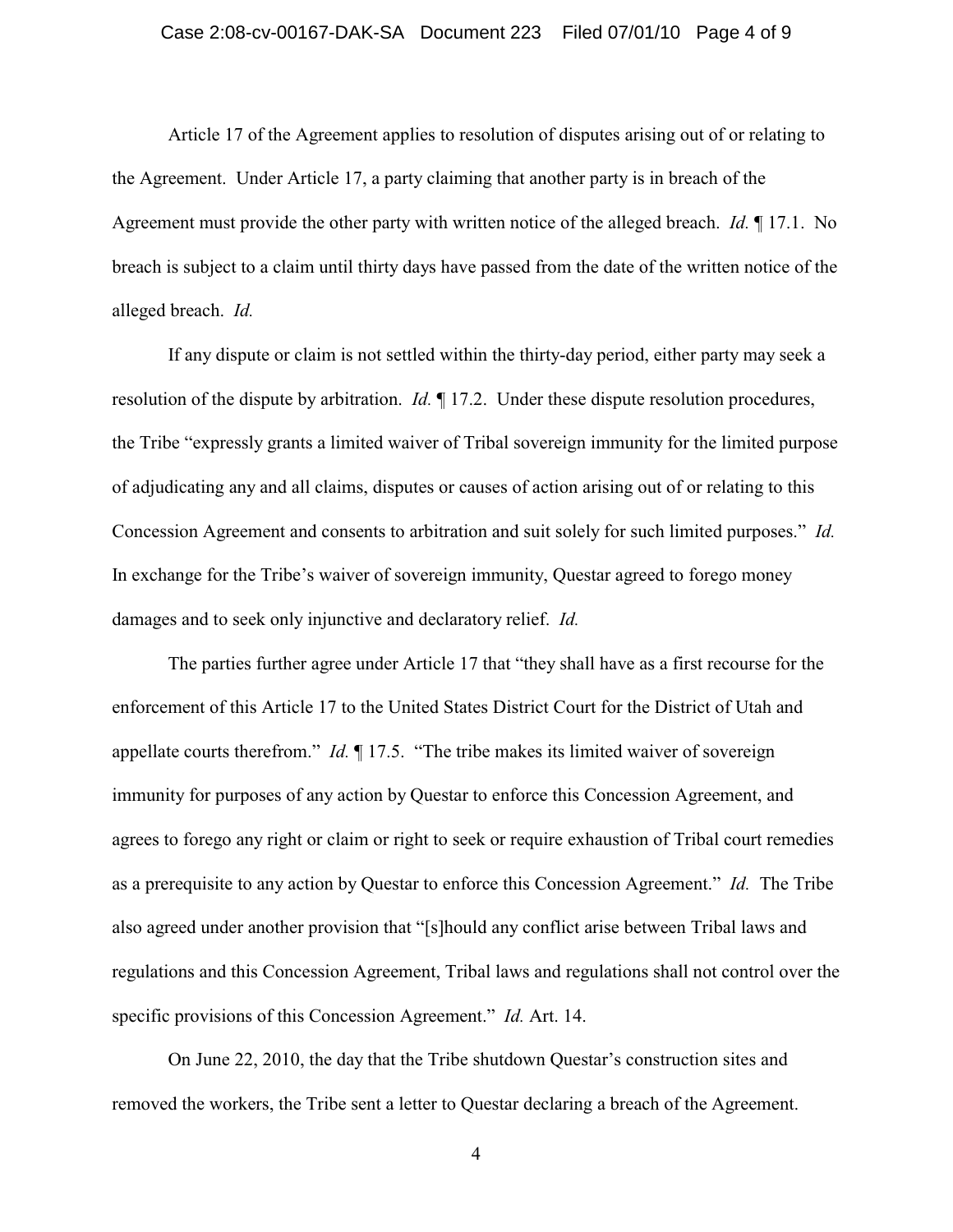Questar's Mem. Supp. Mot. Temp. Rest. Order and Prelim. Inj., Ex. P. The letter also stated that until Questar came into compliance with the Agreement, the Tribe felt that it was in its best interest to immediately bar Questar's access to the work sites. *Id.*

## **DISCUSSION**

## **Questar's Motion for Temporary Restraining Order and Preliminary Injunction**

Questar seeks to enjoin the Tribe from excluding its workers from Questar's construction sites pending a resolution of the parties' disputes in arbitration. Questar, therefore, seeks the court to enter a temporary restraining order or preliminary injunction allowing its workers access to the sites and compelling arbitration.

Preliminary injunctive relief is appropriate if the moving party establishes: "(1) a likelihood of success on the merits; (2) a likelihood that the movant will suffer irreparable harm in the absence of preliminary relief; (3) that the balance of equities tips in the movant's favor; and (4) that the injunction is in the public interest." *Roda Drilling Co. v. Siegal*, 552 F.3d 1203, 1208 (10th Cir. 2009).

As an initial matter, the Tribe argues that in connection with its opposition to the motion for injunctive relief it filed a motion to dismiss Questar's counterclaims, which if granted would deprive the court of jurisdiction over Questar's request for injunctive relief. The court is not prepared to rule on the newly filed motion to dismiss in connection with the injunction nor does the court conclude that it is necessary to do so. Regardless of the presence of the counterclaims, Paragraph 17.5 of the Agreement provides that the parties shall have the United States District Court for the District of Utah "as a first recourse for the enforcement of this Article 17."

The Tribe asserts that the language in Paragraph 17.5 is limited to the enforcement of an arbitration award. Nothing in the language of Paragraph 17.5, however, limits its application to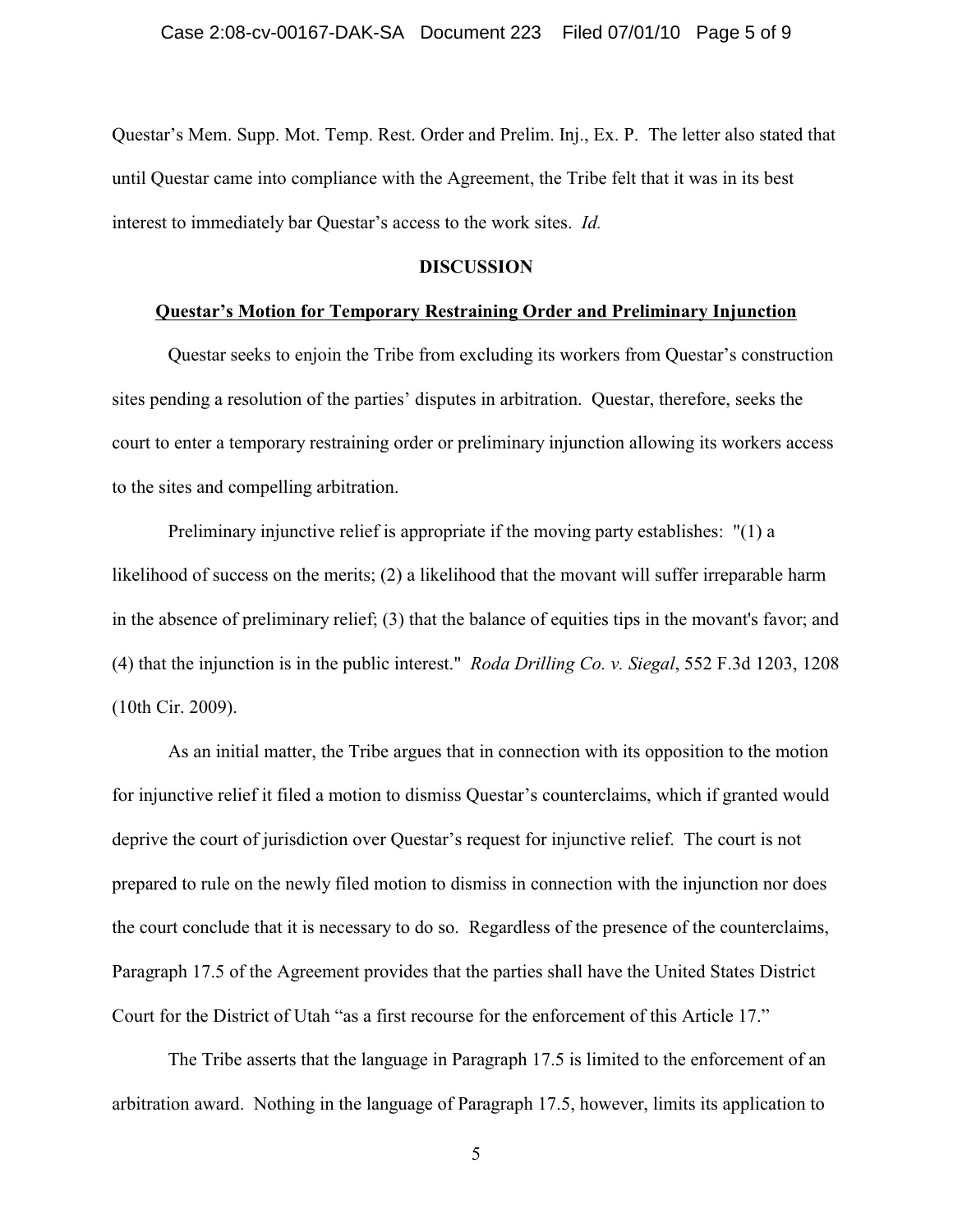#### Case 2:08-cv-00167-DAK-SA Document 223 Filed 07/01/10 Page 6 of 9

arbitration awards. Rather, the language provides that it is for purposes of enforcing Article 17. This language, therefore, applies to all of the provisions of Article 17. Moreover, the Tribe's waiver of sovereign immunity contained in Paragraph 17.5 applies to "any action by Questar to enforce this Concession Agreement." The waiver is not limited to an action to enforce an arbitration award. Accordingly, the court concludes that the Agreement grants jurisdiction to this court for purposes of determining Questar's motion for injunctive relief.

With respect to the likelihood of success on the merits, the Tribe argues that this dispute is not governed by the provisions of the Agreement and it was within its sovereign rights to expel Questar's workers. This argument, however, is belied by the breadth of the language contained in the Agreement. Whether Questar provided adequate notice of its proposed construction activities and obtained proper approval fits squarely within the provisions of the Agreement. Questar also raises a dispute governed by the Agreement as to whether the Tribe gave a proper objection to the work as required under the provisions of the Agreement. Letters from the Tribe to Questar further support the finding that both parties realized that their disputes were governed by the Agreement.

The Tribe argues that the dispute involves health and safety concerns which it must address as a sovereign nation, rather than pursuant to a contractual agreement. The Agreement, however, contemplates the Tribe's role in safeguarding the health and safety concerns within its lands. The approval provisions specifically provide a basis for the Tribe to object to future work on those grounds. Therefore, even though the concerns relate to the Tribe's sovereign role, a resolution of those concerns do not take the matter outside of the context of the Agreement. Whether an additional environmental assessment was needed for each of the projects is also a matter governed by the Agreement. Moreover, the Tribe agreed that the terms of the Agreement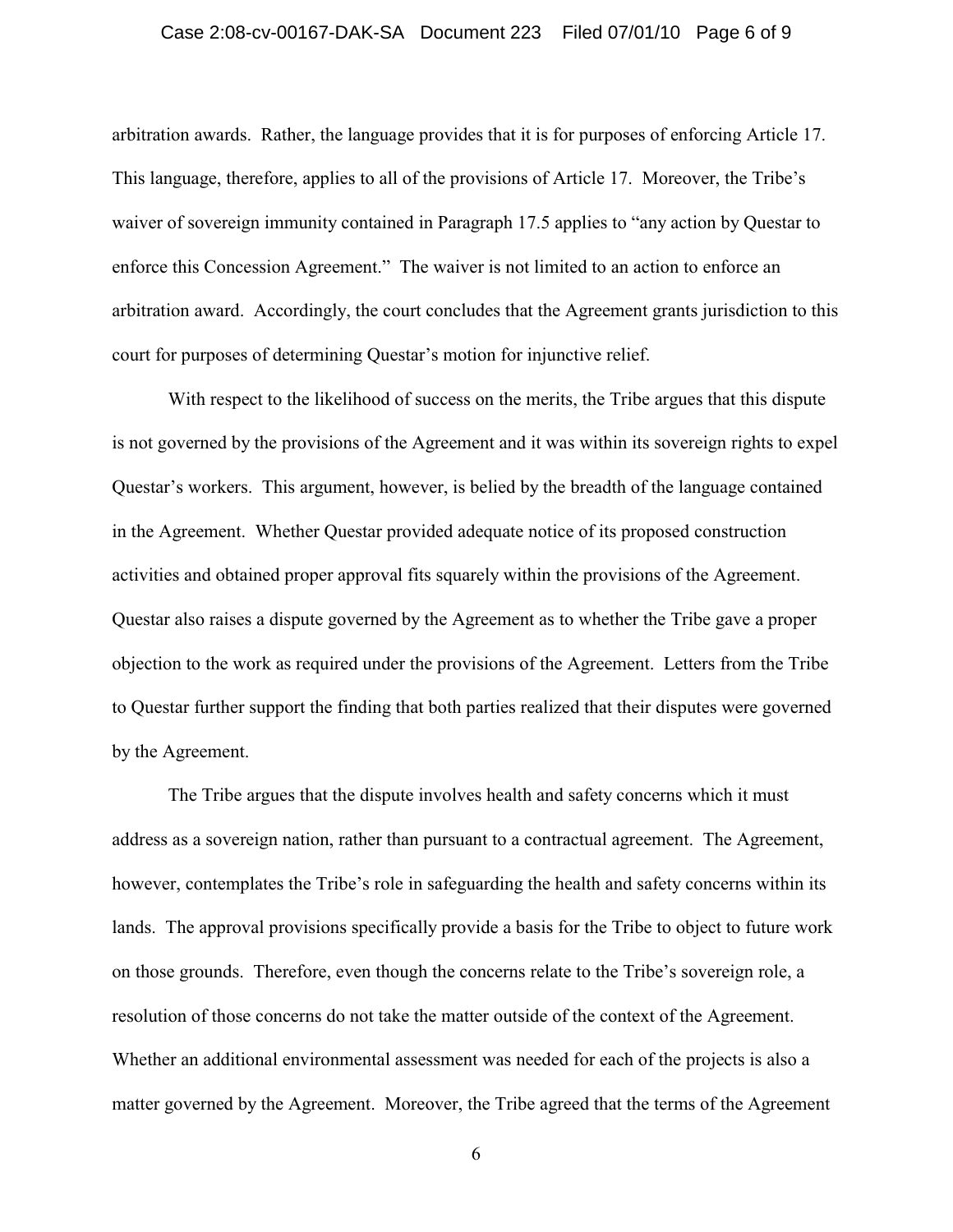control over Tribal laws should any conflict arise.

The court concludes, therefore, that Questar is likely to succeed on the merits of it claim that the dispute is governed by the provisions of the Agreement and must be addressed through arbitration. The disputes as to proper notice, application, approval, and objection are all disputes arising from or relating to the Agreement and should be addressed in arbitration. The Agreement does not provide the Tribe a basis for shutting down operations and expelling workers. Under the terms of the Agreement, the Tribe must have the disputes resolved through arbitration.

The court further concludes that Questar has presented evidence that it will be irreparably harmed without the issuance of injunctive relief. In the Agreement, Questar waived a right to obtain money damages and agreed to seek only injunctive or declaratory relief. Thus, Questar has no adequate remedy at law for the Tribe's shutdown of its construction sites. The Tribe argues that Questar has recourse through arbitration. But such an argument is circular and does not recognize that the issue before the court is that the Tribe has failed to utilize the arbitration provisions for dispute resolution. Rather than use such dispute resolution provisions, the Tribe has employed its own remedies not contemplated by or provided for in the Agreement. The dispute as to which party complied with or violated the Agreement with respect to the approval process for the work is not before the court. Rather, Questar seeks only injunctive relief requiring the Tribe to comply with agreed upon means for dispute resolution. In seeking that remedy, the court concludes that Questar does not have an adequate remedy at law.

In considering the balance of harms, the Tribe argues that the court should consider the environmental harms that may be occurring as a result of the construction work. As pointed out by Questar, however, the Tribe has not presented any evidence to support this argument. The court is not insensitive to the Tribe's concerns, but without evidence, the court has no basis for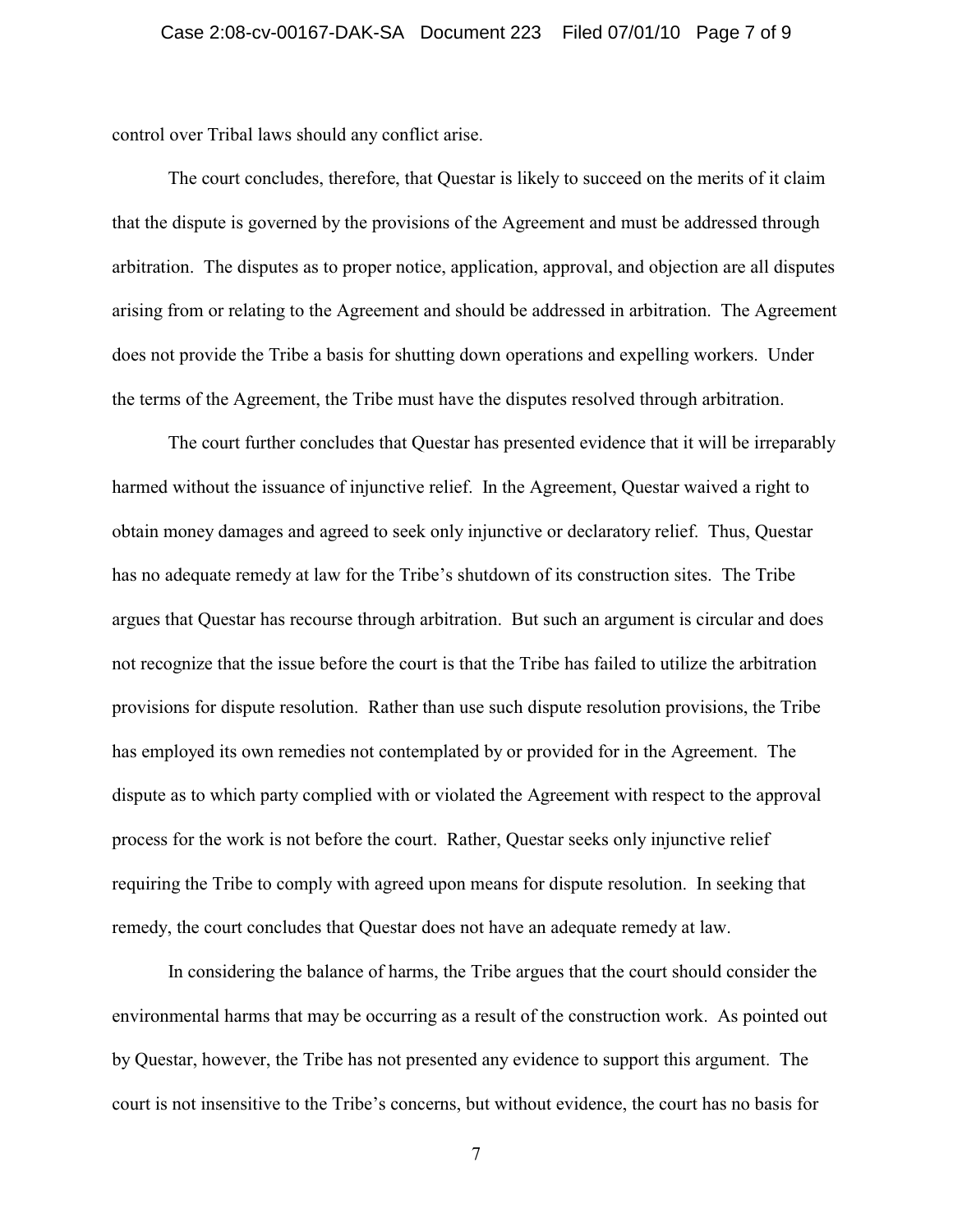#### Case 2:08-cv-00167-DAK-SA Document 223 Filed 07/01/10 Page 8 of 9

assuming that Questar is causing undue environmental damage. If the Tribe obtains evidence to support its argument regarding environmental harm, it can move for an injunction before the arbitrator to stop the work and protect such interests. Other than environmental harm, the Tribe has not asserted any harm that is greater than Questar's harm in having over one hundred workers removed from its construction sites, a remedy not provided for in the parties' Agreement. The court concludes, therefore, that the balance of equities in this matter tips in favor of Questar.

The court further concludes that Questar has demonstrated that the injunction is in the public interest. The parties bargained for a specific dispute resolution procedure and it is in the public interest that they each adhere to their bargain. Moreover, there is no credible evidence before the court that requiring the dispute to be addressed in arbitration proceedings would be adverse to the public interest.

Accordingly, the court concludes that Questar has met the elements required for the issuance of a preliminary injunction enjoining the Tribe from shutting down its construction sites and removing its workers from such sites pending the resolution of the parties' disputes in arbitration. While the Tribe contends that the court must hold an subsequent evidentiary hearing to issue a preliminary injunction, the court finds that the provisions of the Agreement support the issuance of injunctive relief and make further evidence unnecessary. The court also finds that a bond in connection with the injunction is unnecessary.

## **PRELIMINARY INJUNCTION ORDER**

Based on the above, the court enters the following Preliminary Injunction Order: Plaintiff-Intervenor The Ute Indian Tribe of the Uintah and Ouray Reservation is:

(a) Restrained and enjoined, pending resolution by an arbitrator, from all activities which prevent Questar's and its construction contractors' access to the Stagecoach Processing Plant, the